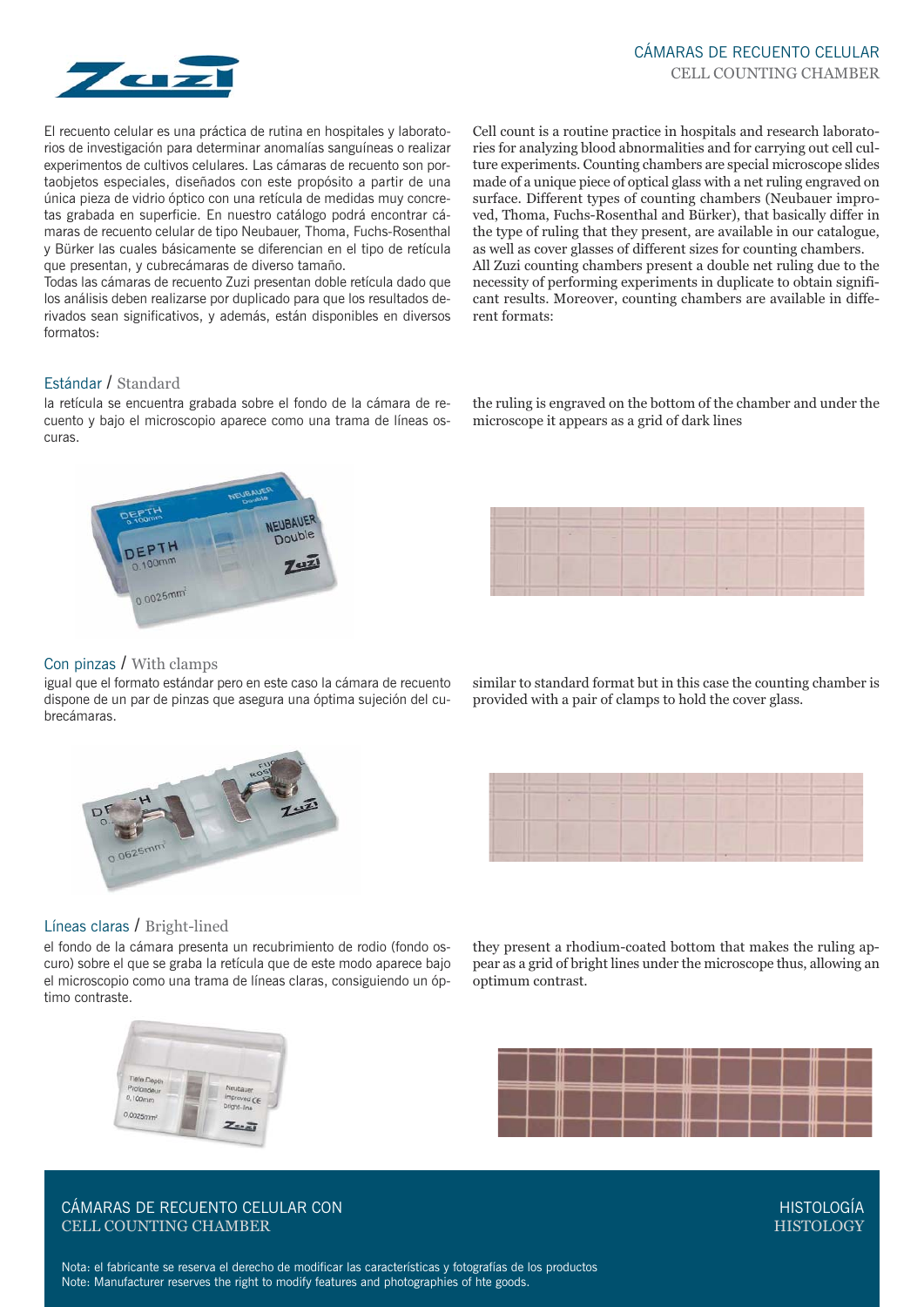

# Cámaras de recuento tipo Neubauer improved / Neubauer improved counting chambers

Se utilizan principalmente para el recuento de eritrocitos, trombocitos y leucocitos.

- 1| Profundidad: 0.100 mm
- 2| Volumen en 1 mm2: 0.1 mL
- 3| Área del cuadrado más pequeño: 0.0025 mm2

They are mainly used for counting erythrocytes, thrombocytes and leukocytes.

- 1| Depth: 0.100 mm
- 2| Volume in 1 mm2: 0.1 mL
- 3| Area of the smallest square: 0.0025 mm2

| Referencia | Formato                                              |
|------------|------------------------------------------------------|
| Reference  | Format                                               |
| 30100010   | Estándar, líneas oscuras / Standard, dark-lined      |
| 30100110   | Con pinzas, líneas oscuras / With clamps, dark-lined |
| 30100210   | Líneas claras / Bright-lined                         |



## CÁMARAS DE RECUENTO CELULAR CON CELL COUNTING CHAMBER

HISTOLOGÍA **HISTOLOGY**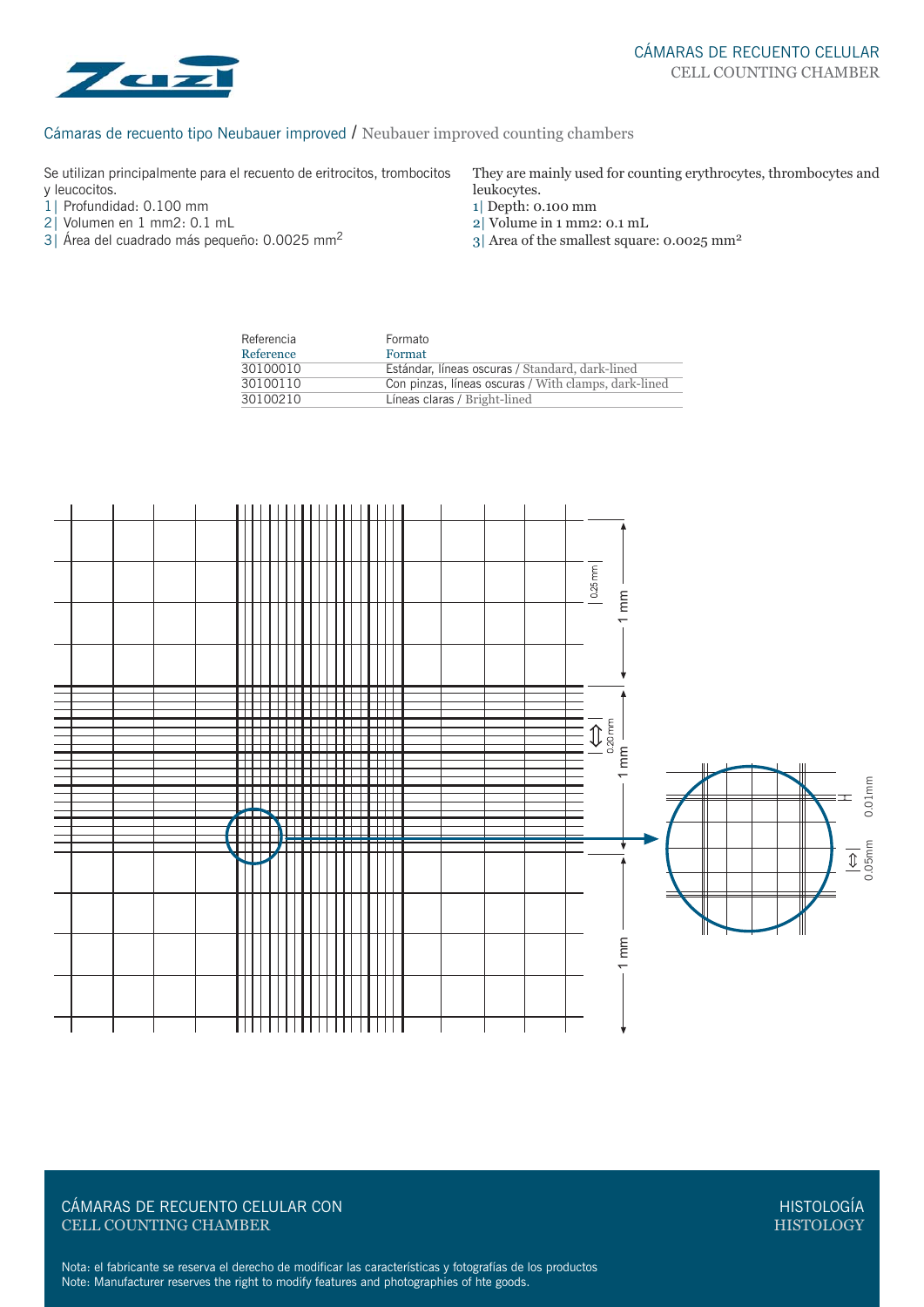

#### Cámaras de recuento tipo Bürker / Bürker counting chambers

Se utilizan principalmente para el recuento de eritrocitos y trombocitos.

- 1| Profundidad: 0.100 mm
- 2| Volumen en 1 mm2: 0.1 mL
- 3| Área del cuadrado más pequeño: 0.0025 mm2
- They are mainly used for counting erythrocytes and thrombocytes. 1| Depth: 0.100 mm
- 2| Volume in 1 mm2: 0.1 mL
- 3| Area of the smallest square: 0.0025 mm2

| Referencia | Formato                                              |
|------------|------------------------------------------------------|
| Reference  | Format                                               |
| 30100020   | Estándar, líneas oscuras / Standard, dark-lined      |
| 30100120   | Con pinzas, líneas oscuras / With clamps, dark-lined |
| 30100220   | Líneas claras / Bright-lined                         |



# CÁMARAS DE RECUENTO CELULAR CON CELL COUNTING CHAMBER

HISTOLOGÍA HISTOLOGY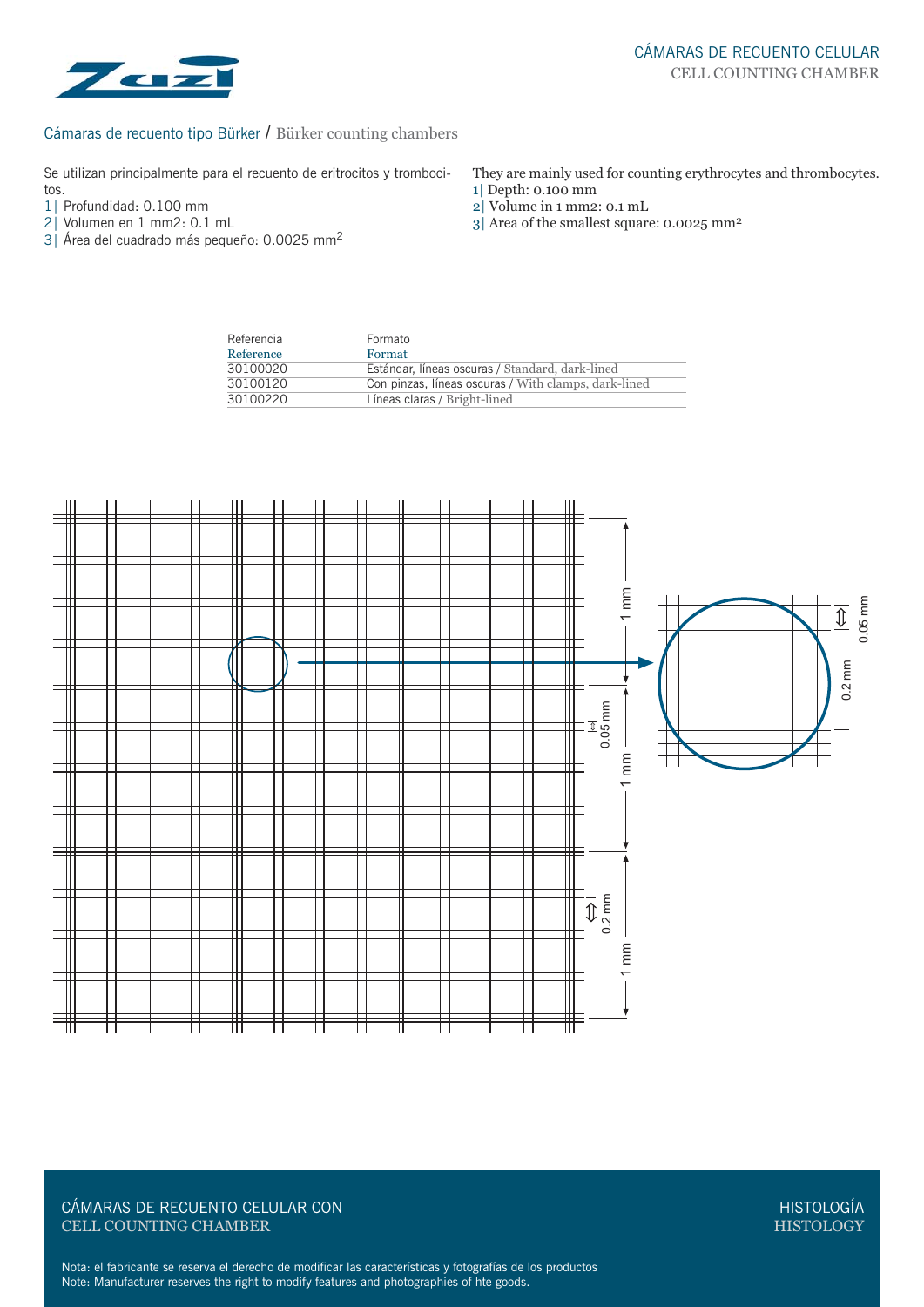

#### Cámaras de recuento tipo Thoma / Thoma counting chambers

Se utilizan principalmente para el recuento de eritrocitos y trombocitos.

- 1| Profundidad: 0.100 mm<br>2| Volumen en 1 mm2: 0.1
- Volumen en 1 mm2: 0.1 mL
- 3| Área del cuadrado más pequeño: 0.0025 mm2
- They are mainly used for counting erythrocytes and thrombocytes. 1| Depth: 0.100 mm
- 2| Volume in 1 mm2: 0.1 mL
- 3| Area of the smallest square: 0.0025 mm2

| Referencia | Formato                                              |  |
|------------|------------------------------------------------------|--|
| Reference  | Format                                               |  |
| 30100040   | Estándar, líneas oscuras / Standard, dark-lined      |  |
| 30100140   | Con pinzas, líneas oscuras / With clamps, dark-lined |  |
| 30100240   | Líneas claras / Bright-lined                         |  |



CÁMARAS DE RECUENTO CELULAR CON CELL COUNTING CHAMBER

HISTOLOGÍA **HISTOLOGY**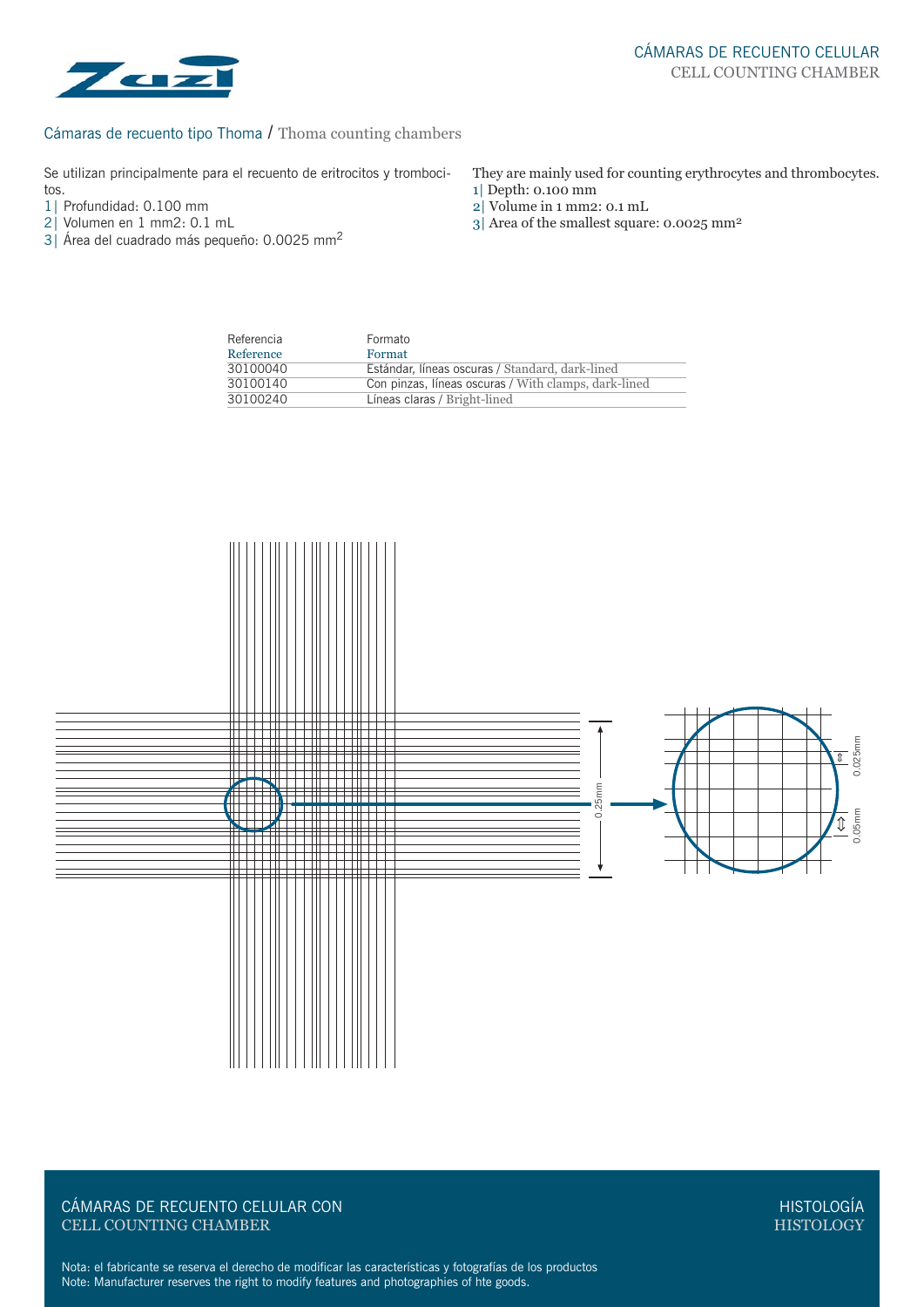

## Cámaras de recuento tipo Fuchs-Rosenthal / Fuchs-Rosenthal counting chambers

Se utilizan principalmente para el recuento de células en líquido cefalorraquídeo (LCR).

- 1| Profundidad: 0.200 mm
- 2| Volumen en 1 mm2: 0.2 mL
- 3| Área del cuadrado más pequeño: 0.0625 mm2

They are mainly used for counting cells in cerebrospinal fluids (CSF).

- 1| Depth: 0.200 mm
- 2| Volume in 1 mm2: 0.2 mL
- 3| Area of the smallest square: 0.0625 mm2

| Referencia | Formato                                              |  |
|------------|------------------------------------------------------|--|
| Reference  | Format                                               |  |
| 30100030   | Estándar, líneas oscuras / Standard, dark-lined      |  |
| 30100130   | Con pinzas, líneas oscuras / With clamps, dark-lined |  |
| 30100230   | Líneas claras / Bright-lined                         |  |



# CÁMARAS DE RECUENTO CELULAR CON CELL COUNTING CHAMBER

HISTOLOGÍA HISTOLOGY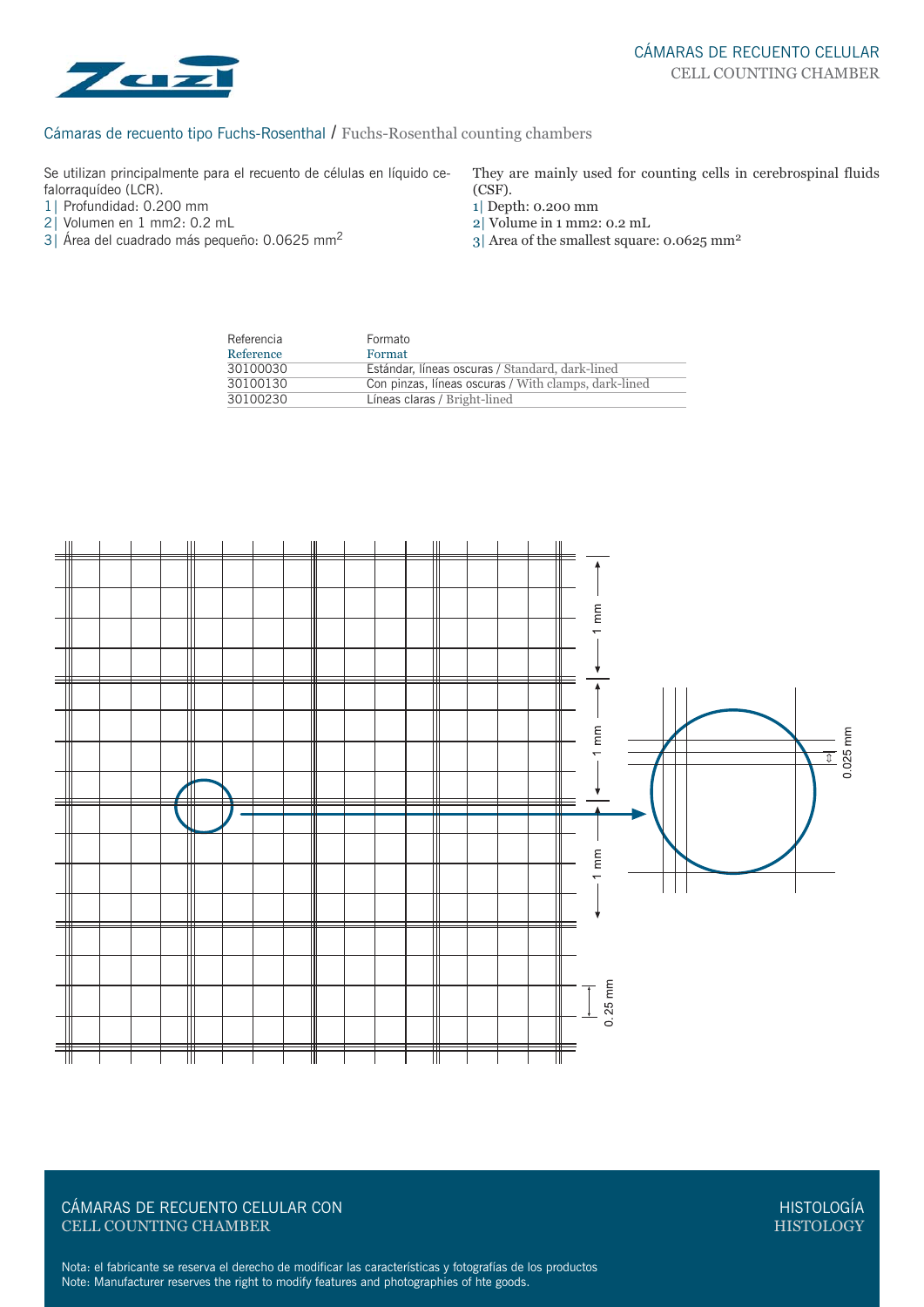

# Cubrecámaras / Cover glasses

Fabricados en vidrio soda y con bordes esmerilados, presentan las superficies lisas y pulidas y un grosor de 0.4 mm que los hace más robustos y resistentes que los cubreobjetos normales. Se suministran en cajas con tapa superpuesta de 10 unidades empaquetadas en bolsitas individuales.

Made of soda glass and with ground edges, they present smooth and polished surfaces and a thickness of 0.4 mm which makes them more resistant than standard cover glasses. They are supplied in boxes of 10 units packed in individual bags.



| Referencia | Formato           |
|------------|-------------------|
| Reference  | <b>Dimensions</b> |
| Referencia | Dimensiones       |
| 30150160   | 20x26 mm          |
| 30150220   | 22x22 mm          |
| 30150440   | 24x24 mm          |

CÁMARAS DE RECUENTO CELULAR CON CELL COUNTING CHAMBER

HISTOLOGÍA **HISTOLOGY**